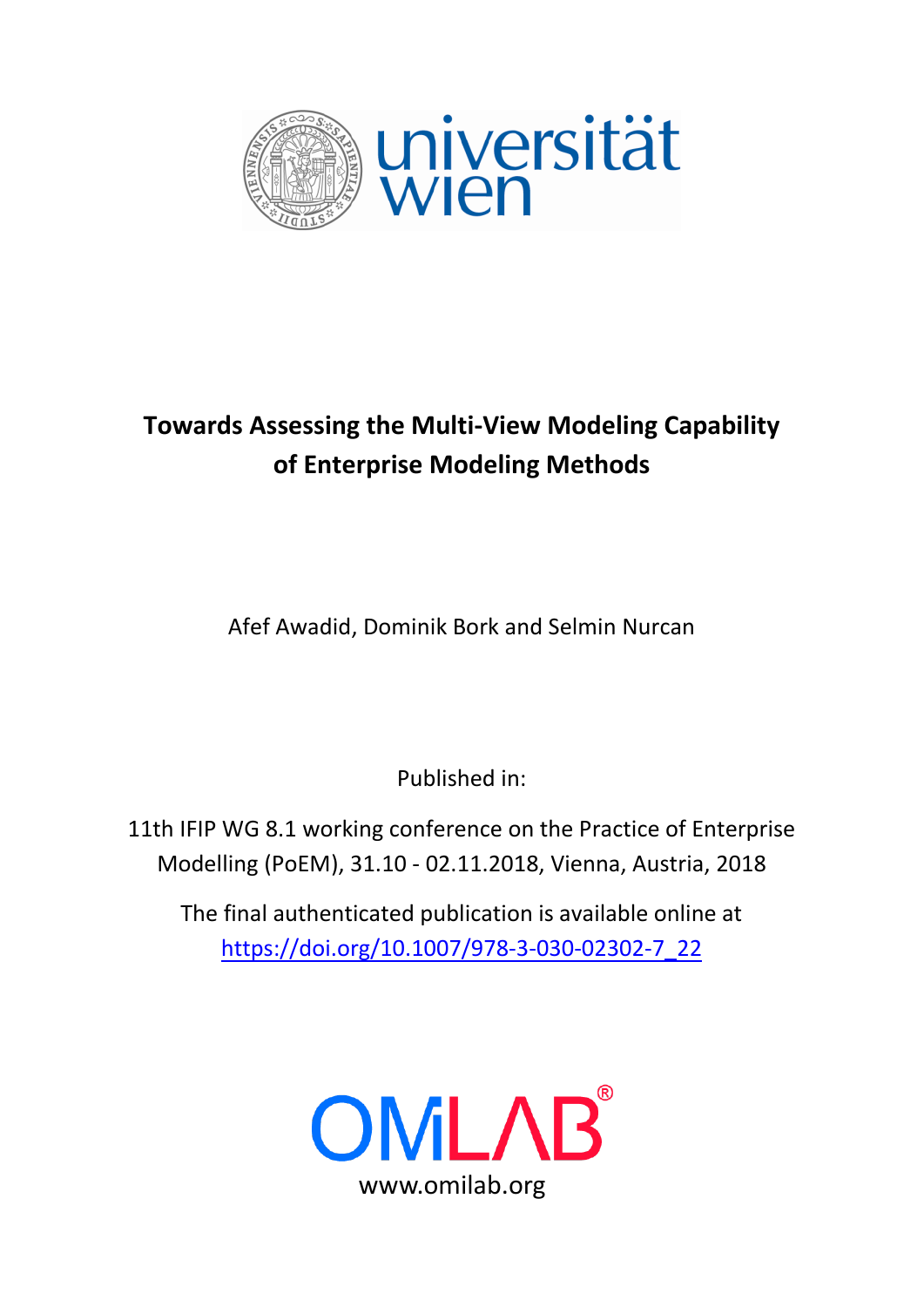# **Towards Assessing the Multi-View Modeling Capability of Enterprise Modeling Methods**

Afef Awadid<sup>1</sup>, Dominik Bork<sup>2</sup> and Selmin Nurcan<sup>1</sup>

<sup>1</sup> University of Paris 1 Pantheon-Sorbonne, Paris, France <sup>2</sup> University of Vienna, Vienna, Austria {afef.awadid@malix.univ-paris1.fr[,dominik.bork@univie.ac.at,](mailto:dominik.bork@univie.ac.at) [nurcan@univ-paris1.fr}](mailto:nurcan@univ-paris1.fr)

**Abstract.** Today's enterprises and their underlying information systems ask for Multi-View Enterprise Modeling Methods (MVMMs) toward a comprehensive model representation. MVMMs capture the required aspects of complex systems using multiple views – the Multi-View Modeling (MVM) capability. However, not all modeling methods are endowed with a MVM capability. Means for assessing and improving such capability are therefore needed. Based on a comparative analysis of three MVMMs, we define the notion of MVM capability. Drawing on these criteria, an EBNF-based description is proposed, serving as a basis for MVM capability assessment. The strengths of the approach go beyond offering a common understanding of the MVM capability notion by i) assessing the MVM capability, and ii) identifying requirements to achieve this capability. Consequently, this approach primarily addresses method engineers aiming to employ MVM capability to a modeling method.

**Keywords:** Multi-View Modeling, Capability, Assessment, Business Process Modeling, Enterprise Modeling, Comparative Analysis, EBNF Rules.

#### **1 Introduction**

In light of the complexity of today's enterprise and information systems owing to globalization and fierce competition amongst businesses, the need for Multi-View Modeling (MVM) to cope with such complexity in enterprise modeling is undisputed. MVM captures different aspects of the modelled system (e.g. its structure and its behavior) by different views (models) [1]. Each view (i) sheds light on certain aspects of the system, and (ii) is specified by a viewpoint which depicts the concepts considered by the view and the valid combinations (e.g. specified by a metamodel) [2].

MVM capability refers to how well an enterprise modeling method supports MVM [3]. This capability is embraced by what is commonly known as multi-view modeling methods (MVMMs). Enterprise Knowledge Development (EKD) [4], Function, Information, Dynamics, and Organization (FIDO) [5], and the Semantic Object Model (SOM) [6] are sample MVMMs from the enterprise modeling domain. All of them represent an enterprise by several interrelated views. However, when focusing the business process, not all are endowed with MVM capability.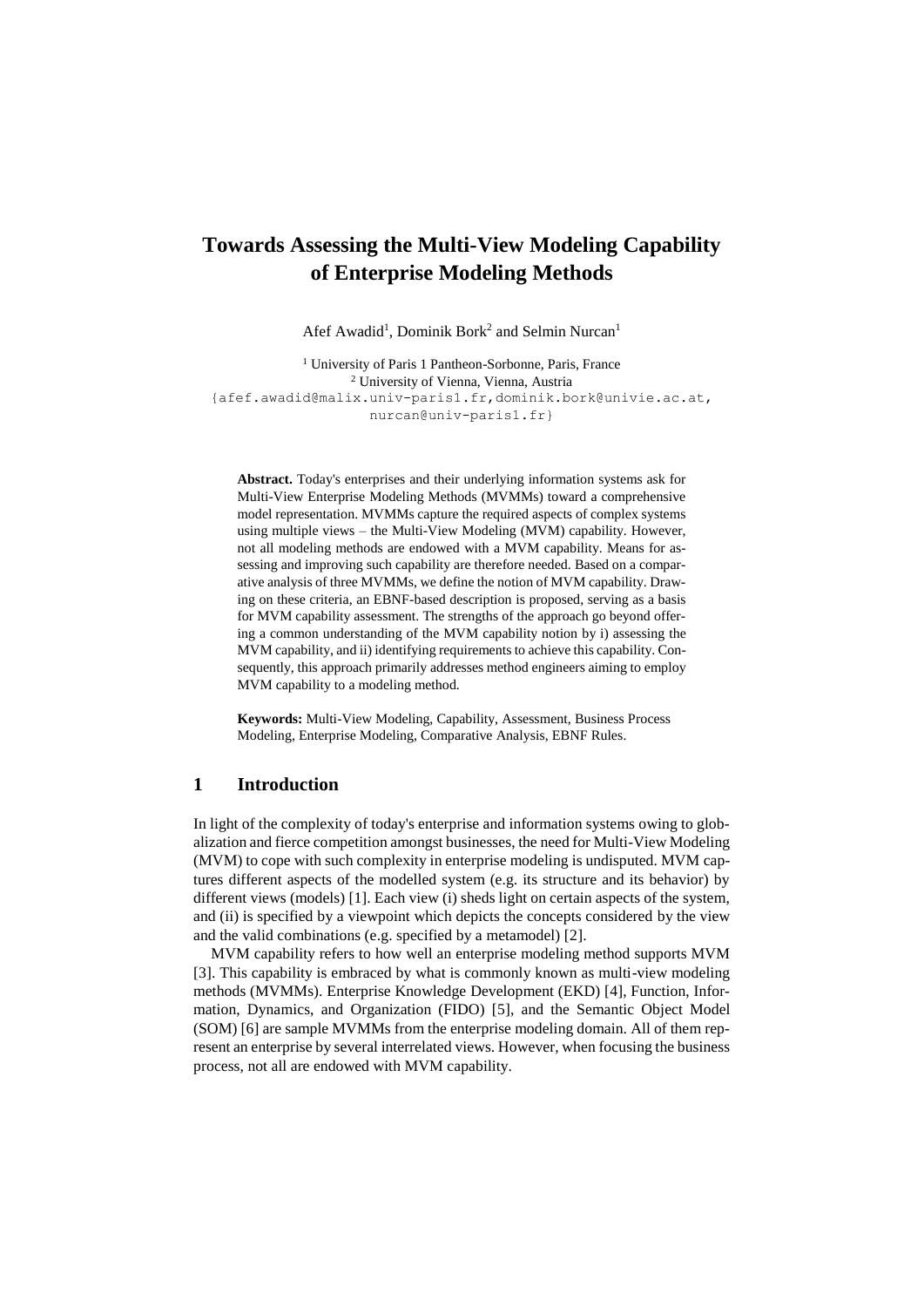Extant approaches focus on improving the MVM capability of a given method, usually eluding the question of assessment. This observation spawned the research that culminated in this paper. The overall question addressed in the present work is: *How to assess the MVM capability of a modeling method?* As a step towards an answer, we perceive the MVM capability as a quality criterion and decompose it into more finegrained criteria. This idea has emerged from our previous work on the quality of business process modeling methods [7]. To identify the criteria, a comparative analysis of three MVMMs has been performed. Based on the analysis results, a formalized description for the MVM capability is presented that enables assessing the MVM capability of any modeling method.

Our approach can i) assess the MVM capability of a modeling method, and ii) identify requirements for adopting it in the context of method engineering. Method engineers aiming to introduce MVM capability benefit from this research in two ways: First, the formalized description enables the assessment of the MVM capability of a method. Second, our analysis reveals different ways of realizing MVM.

This paper is structured as follows: Section 2 provides the terminology used in the paper and briefly presents related works. Section 3 puts emphasis on the analysis of three MVMMs. In Section 4, a formalized description for assessing the MVM capability of modeling methods is defined and applied. Finally, we conclude the paper with an outlook on future work.

# **2 Terminological Foundations and Related Works**

#### **2.1 Multi-View Modeling: Key Terms**

The viewpoint refers to the modelling language used to specify a view. A modeling language is syntactically defined by a meta model. Each view is represented by a conceptual model, and is specified by a viewpoint. The relationship between view and viewpoint is thus analogous to that between model and meta model [8]. A view allows capturing perspective(s). A perspective refers to certain aspect(s) from which the system under study can be viewed [9] (e.g., behavior and structure). These definitions given to the terms "viewpoint", "view" and "perspective" are respectively in line with the terms "viewpoint", "view" and "concern" as provided by ISO/IEC/IEEE 42010 [10]. The latter defines these three terms as follows: A viewpoint: is a work product establishing the conventions for the construction, interpretation, and use of architecture views to frame specific system concerns. A view is a work product expressing the architecture of a system with respect to specific system concerns. A concern is "any interest in the system". The term "concern" is usually associated with the notion of "separation of concerns". Separation of concerns means dealing with different aspects of a system individually. A separation of concerns is of type "horizontal" if the considered concerns belong to the same level of abstraction/phase of development, or otherwise of type "vertical" [11].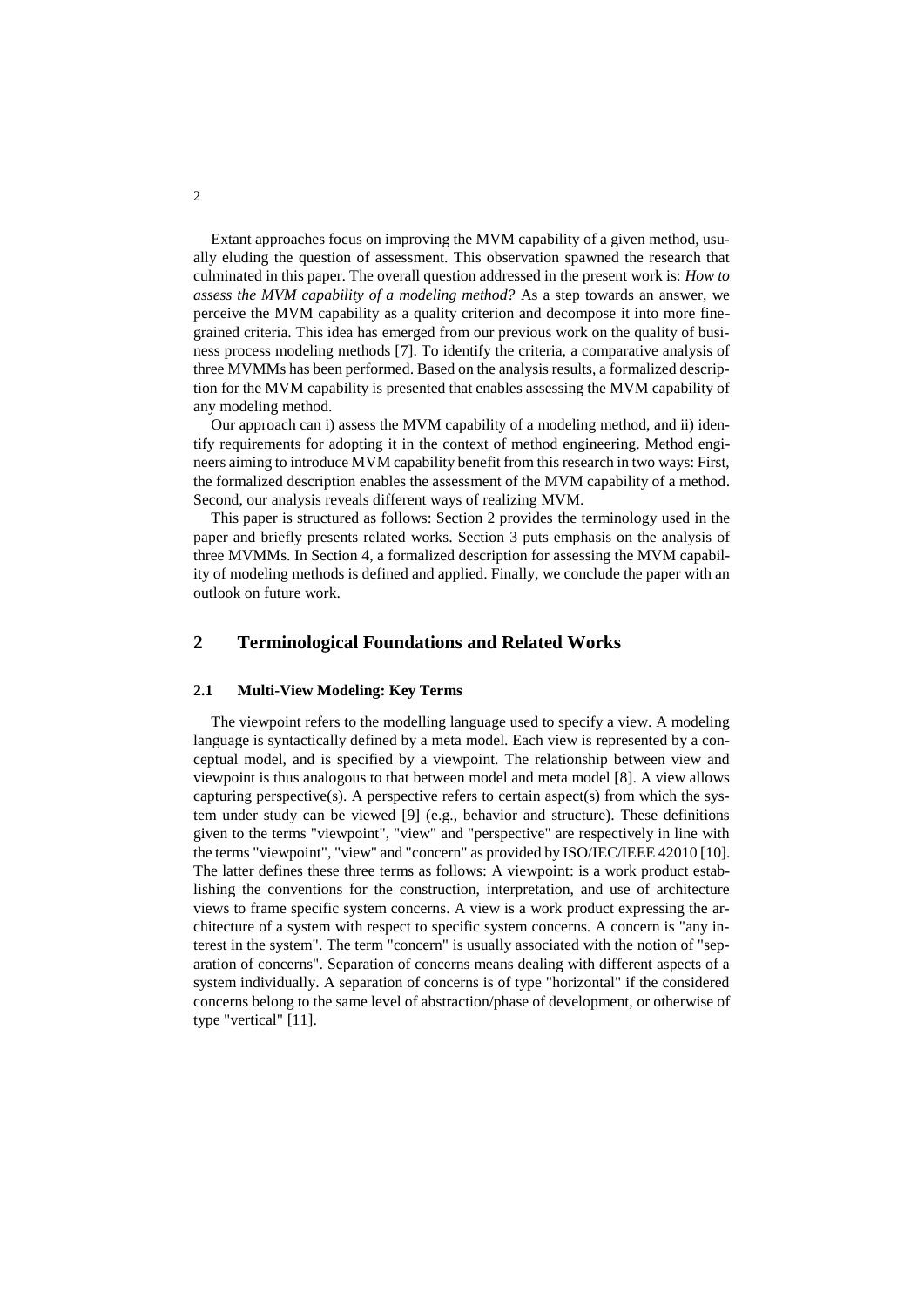The notion of "capability" gains quite a lot of attraction in conceptual modeling (e.g., "capability-oriented information systems", "capability-driven development"). A comprehensive paper on the variety of interpretations of this notion is [12]. In this paper, we introduce the notion of "MVM capability". The latter is an instance of a more generic notion: "modeling method capability". In its broad sense, "modeling method capability" refers to the degree to which a method is able to achieve the goal(s) of modeling. A "modeling method capability" is therefore a quality criterion that is related to "Goals of modeling G": one of the main parts of the generic quality framework defined by [13]. When the modeling goal is to reduce the complexity of the system under study and hence to foster a better understanding of it, a specific notion is employed: "MVM capability". Based on this, MVM capability is defined *as the ability of a method to support MVM in order to curtail the complexity of the system under study*.

In MVM, viewpoints and hence views are not independent from each other since they all depict the same system under study. Consequently, inter-viewpoint relationships should be identified in order to manage consistency. Six types of inter-viewpoint relationships have been stressed in [14]. These types are useful in the management of inter-view consistency. By inter-view consistency, we refer to the extent to which information contained in multiple views is not contradicting [14].

#### **2.2 Related Work**

Most emphasis of the literature dealing with MVM in enterprise and business process modeling, is put on how to improve the MVM capability of a given modeling method. Broadly, each work uses either a unified or an hybrid approach to improve such capability. The former extends an existing unified overarching meta model to cover additional aspects. By contrast, the latter combines distinct modeling languages with separate meta models.

[15] and [16] are example works adopting the unified approach. In [15], the emphasis was set on extending the UML Statechart language with security aspects. The focus in [16] was on extending BPMN to cover resource management and planning aspects. Additionally, literature yields works pursuing the hybrid approach. In [17], an integrative approach combines distinct modelling languages like BPMN and ER. The work in [18] illustrates the combination of I-STAR and BPMN.

In recent years, several works also aimed at the comprehensive analysis and comparison of enterprise modeling methods. The work presented in [19] analyses six enterprise modeling methods based on the formality of their specifications and enabled capabilities thereof. The authors in [9] performed a comparative assessment of three modeling methods with regard to criteria like completeness and simplicity. [20] proposed an analysis framework for assessing the explanatory capabilities of enterprise modeling methods. The authors in [21] analyzed four enterprise modeling methods with respect to background and goals of the methods in order to contribute to the elucidation of their overlaps, conceptual differences, and focal points. The work presented in [22] systematically evaluates enterprise modeling methods according to their capability of automatically generating ERP software.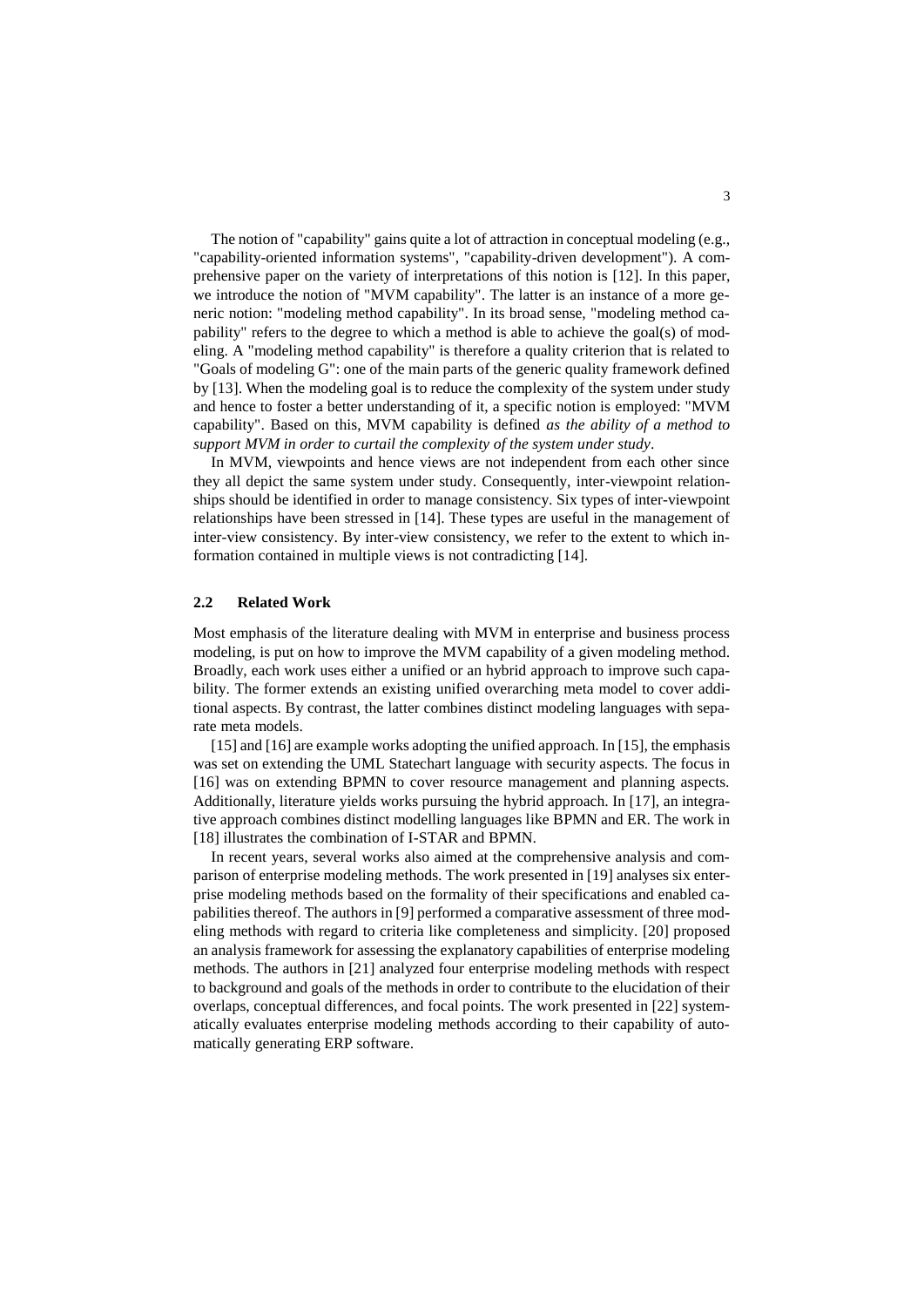In this paper, we build on these existing works and perform a comparative analysis that targets the MVM capability of enterprise modeling methods in order to contribute to a more comprehensive understanding on the design principles of such methods.

# **3 Analysis of Enterprise Modeling Methods**

In this section, we start by defining a MVM analysis framework based on which a comparative analysis of enterprise modeling methods is performed.

#### **3.1 A Multi-View Modeling Analysis Framework**

Guided by the terminological foundations presented in section 2, an analysis framework is proposed (see Table 1) that accounts for the main particularities of MVM. This framework will steer the comparative analysis that follows. Table 1 points out the analysis criteria along with questions clarifying their intended scopes.

| <b>Criterion</b>    | <b>Explanation</b>                                               |  |
|---------------------|------------------------------------------------------------------|--|
| System subject to   | What is/are the system(s) subject to multi-view modeling?        |  |
| multi-view modeling | What views are being specified by the method?                    |  |
| Viewpoints          | What are the different modeling languages employed by the views? |  |
|                     | What are the perspectives [9] [23] covered by the viewpoints?    |  |
| Perspectives        | Which kind of separation of concerns [11] is employed?           |  |
| Inter-viewpoint     | What kinds of relationships [14] exist between the viewpoints?   |  |
| relationships       |                                                                  |  |
| Inter-view          | Is inter-view consistency specified by the modeling method [14]? |  |
| consistency         | By which mechanisms is it realized [8]?                          |  |

**Table 1.** Analysis framework.

#### **3.2 Comparative Analysis**

In this subsection, the analysis framework is applied to comparatively analyze the EKD [4], FIDO [5] and SOM [6] enterprise modeling methods. These methods are selected as representative of MVMMs. Note that in our analysis, we are referring to the first version of the EKD method, which is significantly different from its successors. Moreover, for the sake of brevity and due to limited space, the analysis concentrates on the process-related aspects of these methods. In other words, considering a representation of an enterprise structure in terms of layers, our analysis targets only the layer "business processes". The comparative analysis is presented in Table 2.

The results show the heterogeneity of the methods regarding the MVM (e.g. heterogeneity in terms of the perspectives supported and the type of separation of concerns adopted). Hence, different ways of realizing MVM and therefore of managing complexity are possible. At the same time, common characteristics of the investigated methods with respect to MVM can be identified:

- All methods hold at least two modeling languages (viewpoints).
- Different perspectives are covered by the methods.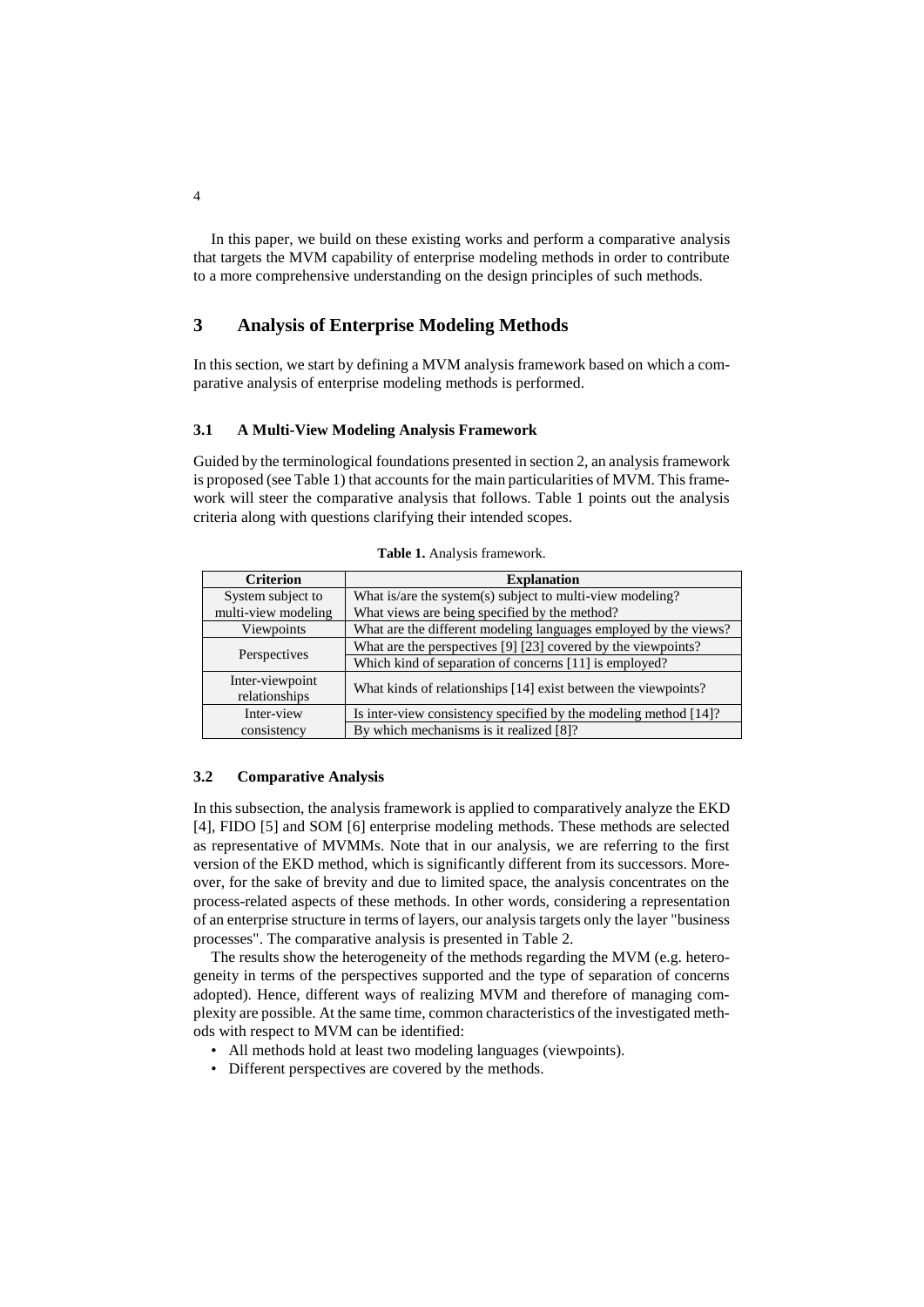- Viewpoints and hence views are overlapping.
- A given perspective can be covered by more than one modeling language.
- Each modeling language can capture one or more perspectives.
- Horizontal and/or vertical separation of concerns is employed.
- Inter-view consistency management is a recurring aspect, but treated differently.

| <b>Criterion</b>                                           | <b>EKD</b> [4]                                                                    | FIDO [5]                                                                          | <b>SOM</b> [6]                                                                                                                |
|------------------------------------------------------------|-----------------------------------------------------------------------------------|-----------------------------------------------------------------------------------|-------------------------------------------------------------------------------------------------------------------------------|
| System<br>subject to<br>multi-<br>view<br>view<br>modeling | Enterprise<br>Intra-enterprise busi-<br>ness processes                            | Enterprise<br>Inter-enterprise<br>business processes                              | Enterprise<br>Enterprise business<br>processes                                                                                |
| View-<br>points                                            | Actor-Role<br>Role-Activity<br><b>Business Objects</b>                            | FIDO 1<br>FIDO 4                                                                  | <b>Interaction Schema</b><br><b>Task-Event Schema</b><br><b>Transaction Decompo-</b><br>sition<br><b>Object Decomposition</b> |
| Perspectives                                               | <b>Behavioral</b><br>Functional<br>Informational<br>Intentional<br>Organizational | <b>Behavioral</b><br>Functional<br>Informational<br>Organizational<br>Operational | Informational<br><b>Behavioral</b><br>Structural                                                                              |
|                                                            | Horizontal separation<br>of concerns.                                             | Vertical separation<br>of concerns.                                               | Horizontal and vertical<br>separation of concerns.                                                                            |
| iewpoint<br>relation-<br>ships                             | Semantic overlaps<br>Syntactic overlaps                                           | Semantic overlaps<br>Syntactic overlaps<br>Refinement/abstrac-<br>tion            | Semantic overlaps<br>Syntactic overlaps<br>Refinement/abstraction                                                             |
| Inter-view<br>consistency                                  | Consistency rules on<br>overarching meta-<br>model                                | Shared concepts in<br>distinct metamodels                                         | Consistency rules on<br>overarching metamodel                                                                                 |
|                                                            | Modeling guidelines                                                               | Conversion mecha-<br>nisms                                                        | Automatic consistency<br>mechanisms                                                                                           |

**Table 2.** Comparative analysis.

In light of these results, the comparative analysis highlighted in Table 2 can be beneficial for any stakeholder whose purpose is to reduce the complexity of a given system. It indeed helps him in choosing between different ways of managing complexity the one that better meets his specific requirements.

# **4 An EBNF-based Description to Assess the MVM Capability**

This section introduces an Extended Backus Naur Form (EBNF)-based description of the MVM capability. It then shows how this description can be used to assess the MVM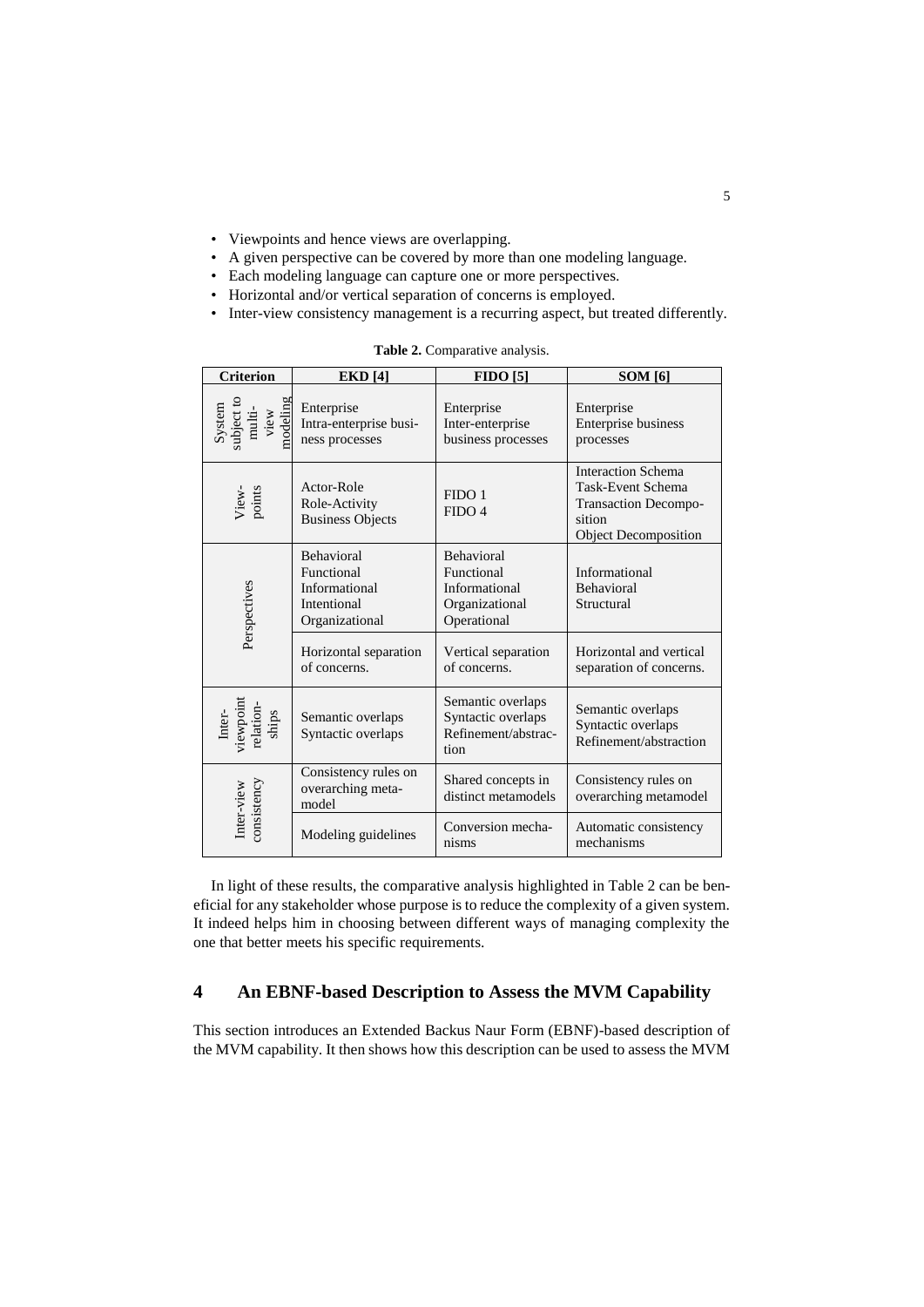capability of modeling methods. Finally, a sample application evaluates the feasibility and shows its application with the EKD modeling method.

#### **4.1 A Formalized Description of the Multi-View Modeling Capability**

Compared to informal assessment, a formal assessment promotes an unambiguous understanding of the notion of MVM capability. To derive such description, we proceeded in two steps: First, we delineate the notion of MVM capability by separating it into its constitutive parts. Second, we used this notion to create a formalized description for assessing the MVM capability based on EBNF.

To delineate the notion of MVM capability (step 1), we chiefly relied on two aspects: On the one hand, the common characteristics of MVMMs drawn from the comparative analysis. On the other hand, we relied on our previous work [7] in which we performed a systematic literature review on the quality of business process modeling methods. Apart from perceiving the MVM capability as a quality criterion, the findings of such review showed that the expressiveness of a modeling method with respect to each required perspective is a basic quality criterion. Based on these two aspects, we define the MVM capability criterion in terms of three complementary sub criteria viz., *the support of separation of concerns principle*, *the support of multi-perspective modeling*, and *the expressiveness with respect to each required perspective*. The support of separation of concerns principle is defined as the ability of a modeling method to separate the covered perspectives into multiple views. The support of multi-perspective modeling refers to the ability of a modeling method to capture all required perspectives. Lastly, the expressiveness criterion refers to the extent to which a modeling method provides all required modeling constructs for each perspective.

Bearing in mind the output of step 1, assessing the MVM capability (step 2) amounts to combining means for assessing all the three sub criteria. As to 'separation of concerns principle', the assessment of this criterion can be based on the analysis results, and particularly on one of the identified characteristics: "A MVMM holds at least two modeling languages (viewpoints)". To assess the criterion ''support of multi-perspective modeling', we will use the Giaglis' framework [24], as it matches the breadth (the modelling goals) with the depth (the required modeling perspectives). For the assessment of 'expressiveness with respect to each perspective', one can refer to one of the several frameworks in the literature. We choose the framework defined in [25] since it is generic, i.e., applicable independently of the modeling goal and because it covers multiple perspectives.

The EBNF description presented in Fig. 1 is a way of coupling the aforementioned means for assessing the three sub criteria. EBNF has the advantages of being simple, formal, and rule-based. The proposed description takes then the form of six EBNF rules that are mainly derived from our comparative analysis. Each rule comprises a Left Hand Side (LHS) and a Right Hand Side (RHS). The LHS refers to the name of the symbol which has to be non-terminal (i.e. non-atomic) and can be replaced by the RHS. The RHS represents the definition of the symbol. It can include terminal symbols, non-terminal symbols, or a combination of both.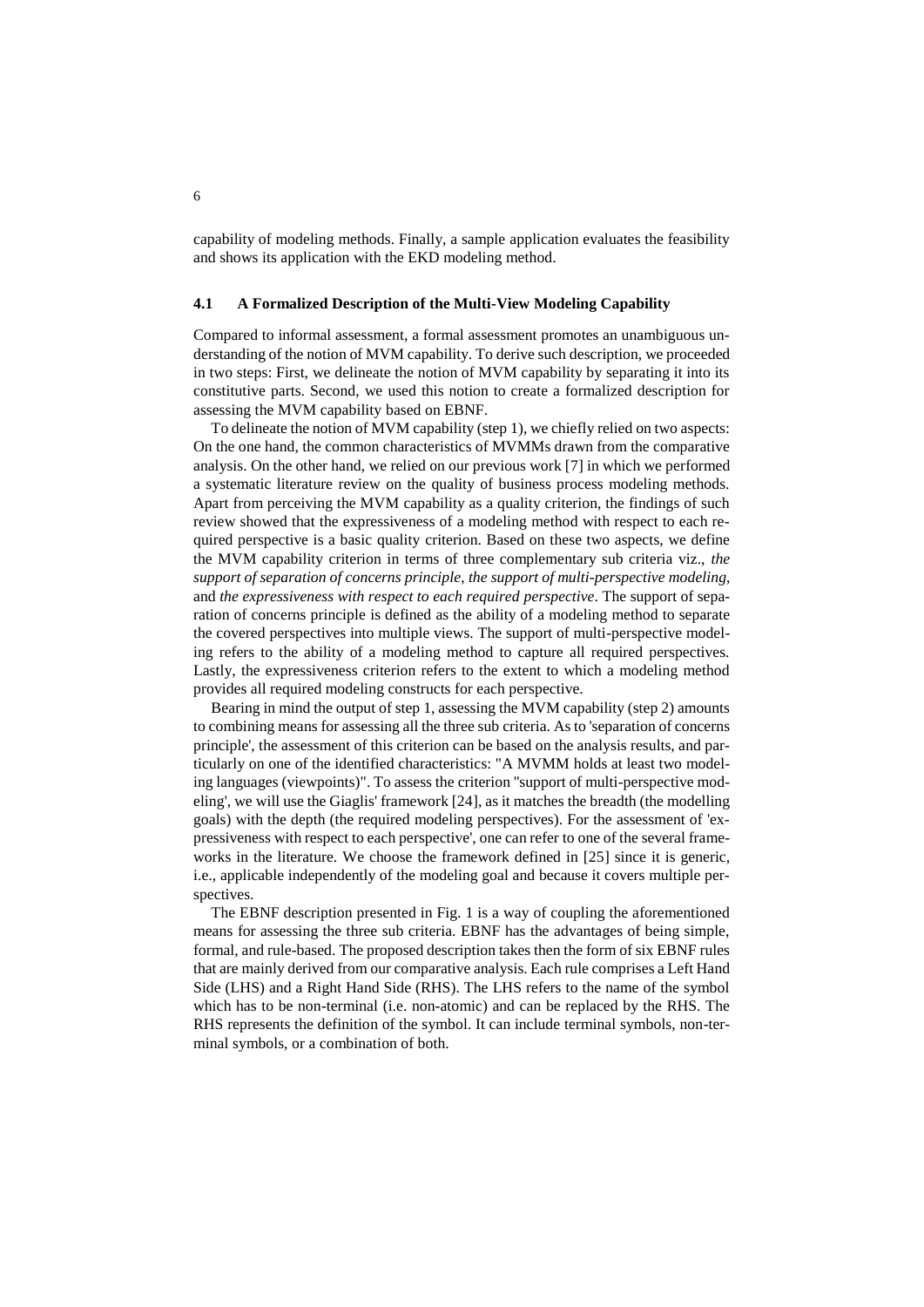| Functional_Pers   Behavioral_Pers   Organizational_Pers<br>Informational_Pers   Operational_Pers   Intentional_Pers                |                             | $ ::=$ ({Modeling Construct}+) | (6) |  |
|------------------------------------------------------------------------------------------------------------------------------------|-----------------------------|--------------------------------|-----|--|
| <b>Perspective ::=</b> Functional Pers Behavioral Pers Organizational Pers Informational Pers<br>Operational Pers Intentional Pers |                             |                                |     |  |
| <b>Modeling language ::</b> Modeling language provided by the method                                                               |                             |                                |     |  |
| <b>Modeling language ::=</b> (Modeling language "captures" {Perspective} +)                                                        |                             |                                |     |  |
| <b>Viewpoint ::= Modeling language</b>                                                                                             |                             |                                |     |  |
| <b>Multi-view modeling description ::=</b> (Viewpoint "overlaps with"{Viewpoint}+)                                                 |                             |                                |     |  |
| Legend of the used notation (Extended Backus Naur Form - EBNF)                                                                     |                             |                                |     |  |
| $ ::=$ is defined as                                                                                                               | $\{\}$ A set                | () Grouping of a sequence      |     |  |
| Alternative                                                                                                                        | $\{\}^+$ Repetition $(1,*)$ | A Non-terminal is capitalized  |     |  |
| "" Terminal symbol                                                                                                                 |                             |                                |     |  |

**Fig. 1.** A formalized description of MVM capability using EBNF.

#### **4.2 Assessing the Multi-View Modeling Capability**

Based on a construction of a proof tree (graphical demonstration), an assessment determines not only whether or not a modeling method is endowed with a MVM capability, but also graphically reveals the criterion (criteria) that establish(es) requirements for improving MVM capability. Considering the proposed EBNF description (Fig. 1), the tree is built in depth-first left-first order. At the root appears the LHS of the rule (1) (i.e. 'Multi-view\_mode ing\_description'). By referring to the root level as level 0, each new tree level is derived from the previous one by following the procedure below:

- If the current node is 'Modeling\_language\_provided\_by\_the\_method', replace the node by the actual modeling language provided by the assessed method.
- If the current node is a terminal, keep the node and move to the adjacent node.
- If the current node is a repetition (marked with the '+' sign) of a non-terminal, replace the node n times by this non-terminal. As for {Perspective}  $+$ , n and the required perspectives are determined using the Giaglis framework [24]. "∅" is assigned to each not supported perspective. Regarding {Modeling Construct}  $+$ , n and the required modeling constructs are determined using the metamodel defined in [25]. With respect to {Viewpoint} +, (n = total number of viewpoints provided by the method - 1). In case n is equal to zero, replace the node by "∅".
- If the current node is 'Modeling\_Construct',  $x$  is the level of this node. Using the aforementioned metamodel, replace the node by the actual required modeling construct at the tree level x+1. Then, replace each required modeling construct by its corresponding modeling construct provided by the assessed method at the level x+2. If no corresponding construct exists, replace the required construct by "∅".
- If the current node is any other non-terminal, replace the node by its RHS using the EBNF rule number: (level of the current node  $+1$ ) if its root node at the level 1 is 'Viewpoint' and using the rule number: (level of the current node) if its root node is '{Viewpoint} +'. Repeat until the current node becomes a terminal.
- The construction terminates when all leaves are terminals.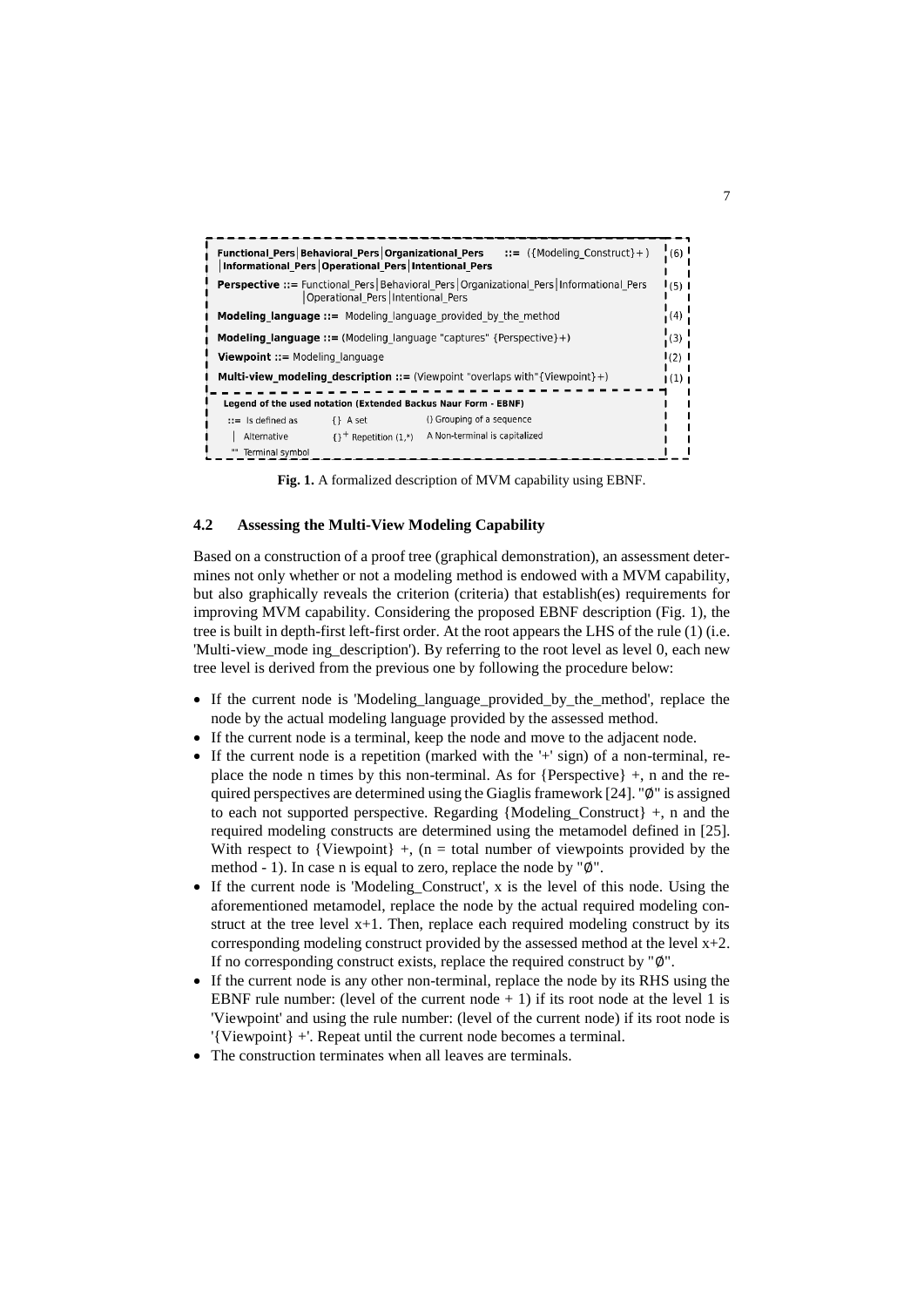Albeit the three sub criteria are all important for evaluating the MVM capability, they are not equally important. This is based on our assumption that: i) there is no MVM without separation of concerns, ii) capturing multiple perspectives is relevant as it facilitates understanding complex systems, and iii) the expressiveness of each perspective is equally important to both customary (single view) modeling and MVM. Thus, 'support of separation of concerns principle' is the most discriminating criterion. Whereas, 'expressiveness' is the least discriminating one.

Drawing on this, we define an assessment scale as follows: a) A modeling method has *no MVM capability* if it does not support the separation of concerns principle; b) A modeling method has a *total MVM capability* if it 1) supports the separation of concerns principle, 2) supports the multi-perspective modeling, and 3) is sufficient expressive; c) A modeling method has a *strong partial MVM capability* if it supports the separation of concerns principle and the multi-perspective modeling, but has only limited expressiveness; and d) Otherwise, a modeling method has a *weak partial MVM capability*.

An assessed method requires improvement in terms of i) 'Support of separation of concerns principle', if the symbol "∅" is assigned at least to one 'Viewpoint' node; ii) 'Support of multi-perspective modeling', in case the symbol "∅" is assigned to all the occurrences of at least one 'Perspective' node, and iii) 'Expressiveness, if the symbol "∅" is assigned to all the occurrences of at least one 'Modeling\_Construct' node.

#### **4.3 Assessing the Multi-View Modeling Capability of EKD**

To evaluate the MVM capability of EKD, we opted for an advanced level of assessment by constructing a proof tree. Since the tree is too large to show in the paper, only the part that reveals deficiencies of the method is visualized (Fig. 2). By referring to the Giaglis framework, four perspectives are required to grasp the wider system picture: functional, organizational, behavioral, and informational.

As highlighted in blue in Fig. 2, the Role Activity Language does not support all the required modeling constructs for the functional and the behavioral perspectives. As to the organizational and the informational perspectives, their required modeling constructs are fully supported by respectively the Actor Role Language and the Business Objects Language (the two other parts of the tree). Hence, following the assessment scale defined in the previous section, EKD possesses a *strong partial MVM capability*,



**Fig. 2.** A part of the constructed tree for assessing the MVM capability of EKD.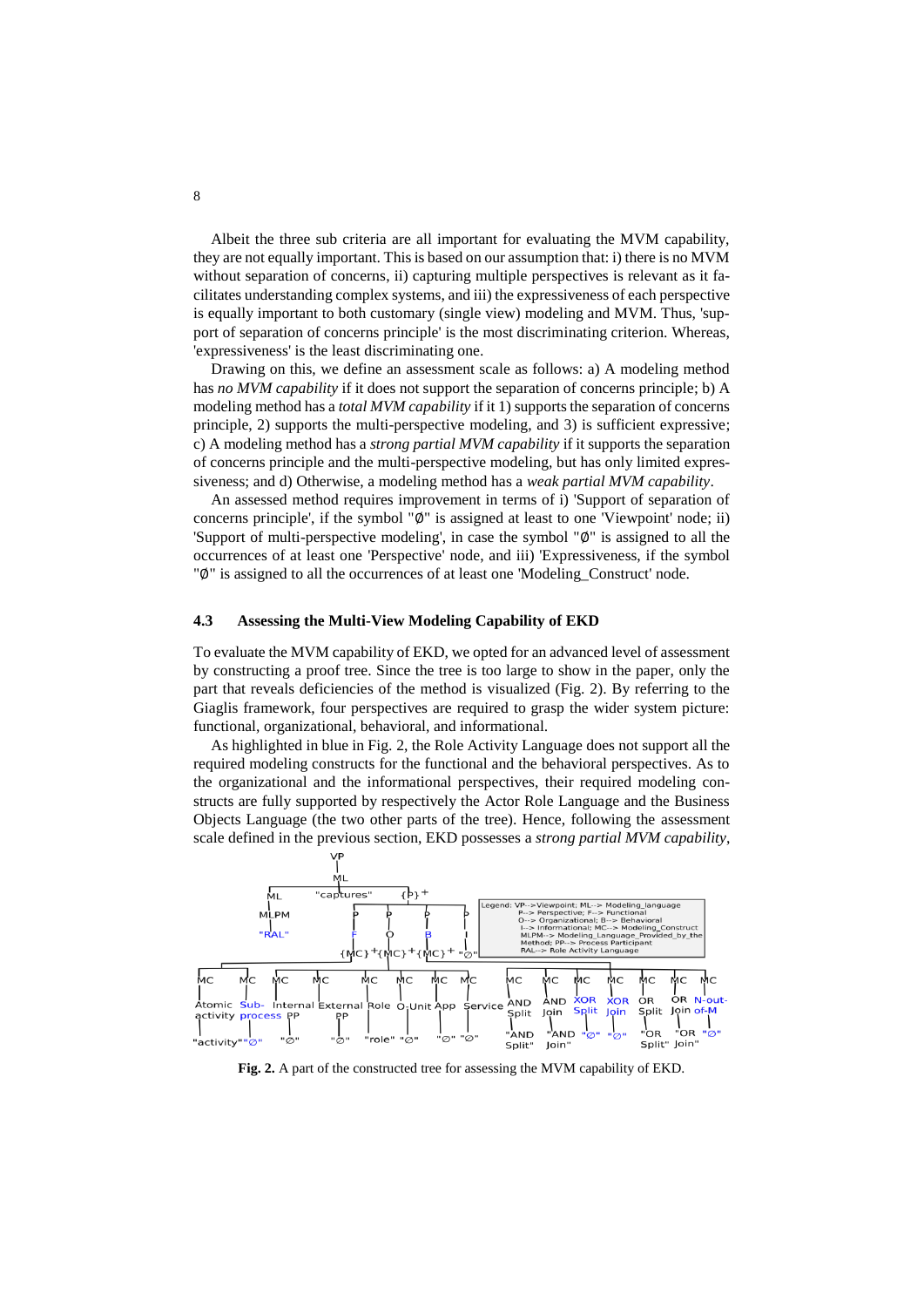as only the criterion 'expressiveness' needs improvement. The deficiency in expressiveness has also appeared in the part of the tree pertaining to the Actor Role Language, where only one modeling construct (Actor) is provided to represent all types of process participants (internal, external and organizational unit).

# **5 Concluding Remarks**

Based on a systematic analysis of three enterprise modeling methods with respect to how they realize multi-view modeling, this paper (1) describes the main characteristics of realizations of multi-view enterprise modeling; and (2) defines the notion of MVM capability in terms of support of separation of concerns principle, support of multiperspective modeling, and expressiveness. These findings have been used to develop a set of EBNF rules that enable the formalized description of the MVM capability. An application of the rules to the EKD method showed, how they enable the assessment of the MVM capability of modeling methods.

This research establishes a first step towards a common understanding of the MVM capability notion. The results of this research are of primary interest for the assessment of existing methods and method engineers, designing a new multi-view modeling method. Future research will apply the rule base to evaluate more modeling methods in order to improve the EBNF description and to cover also individual aspects that have, for now, been neglected by aiming at general applicability.

#### **References**

- 1. Reineke, J., Tripakis, S.: Basic problems in multi-view modeling. In: International Conference on Tools and Algorithms for the Construction and Analysis of Systems. Springer, Berlin, Heidelberg, pp. 217-232 (2014).
- 2. Bork, D., Karagiannis, D.: Model-driven development of multi-view modelling tools the muviemot approach. In: 9th International Conference on Software Paradigm Trends. IEEE, pp. IS-11 (2014).
- 3. Awadid, A.: Supporting the consistency in multi-perspective Business Process Modeling: A mapping approach. In: 11th International Conference on Research Challenges in Information Science. IEEE, pp. 414-419 (2017).
- 4. Loucopoulos, P., Kavakli, V., Prekas, N., Rolland, C., Grosz, G. and Nurcan, S.: Using the EKD Approach: The Modelling Component, Paris (1997). Available at: https://hal.archivesouvertes.fr/hal-00707997, last access: 19.05.2018.
- 5. Shunk, D. L., Kim, J. I., Nam, H. Y.: The application of an integrated enterprise modeling methodology—FIDO—to supply chain integration modeling. Computers & industrial engineering, 45(1), 167-193 (2003).
- 6. Ferstl, O. K., and Sinz, E. J.: Grundlagen der Wirtschaftsinformatik, 7th edition, Oldenbourg, München (2013).
- 7. Awadid, A., Nurcan, S., Ghannouchi, S. A.: Towards a Decision-Support System for Selecting the Appropriate Business Process Modeling Formalism: A Context-Aware Roadmap. In: Enterprise, Business-Process, and Information Systems Modeling. Springer, pp. 239-256 (2017).